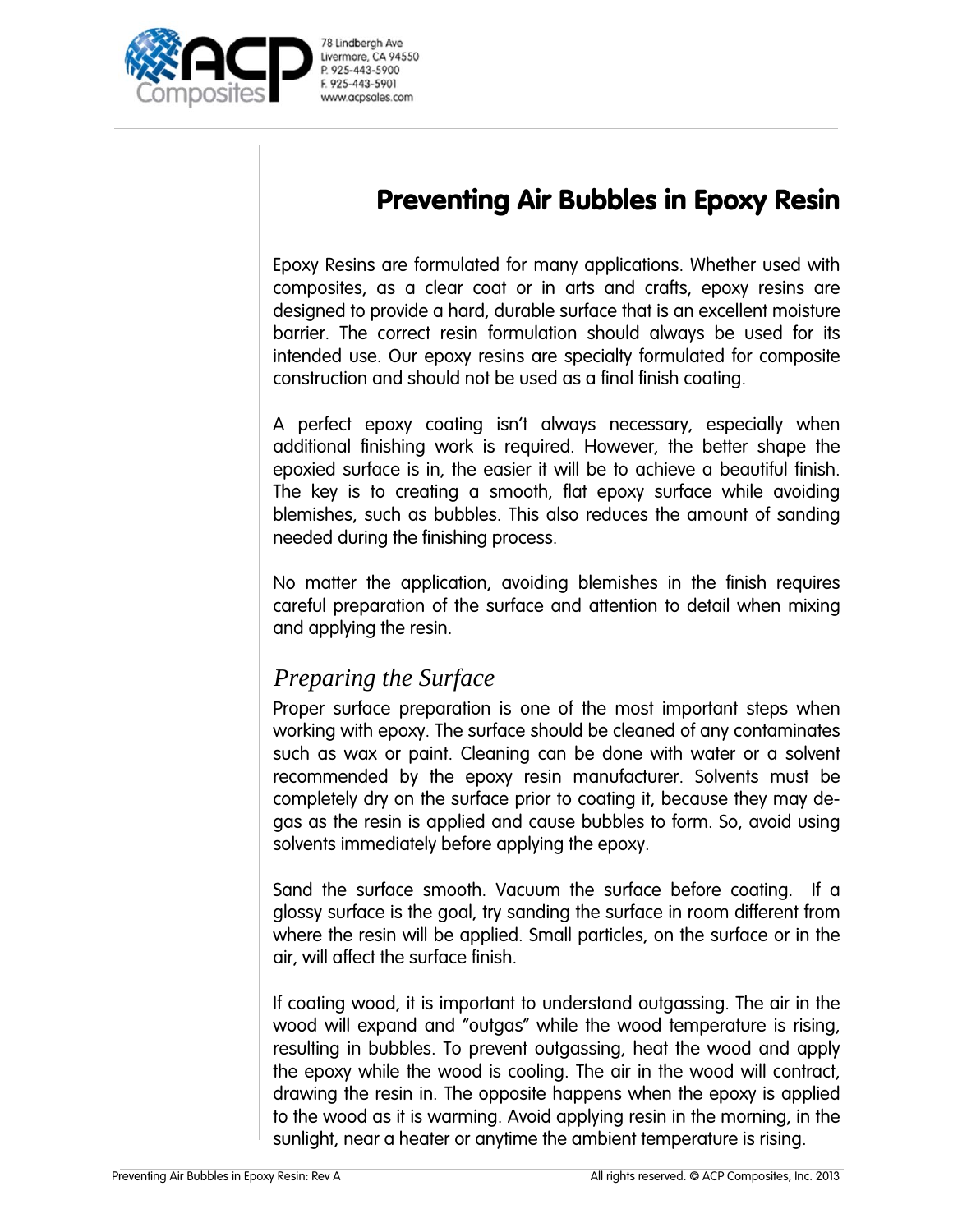

Also make sure that when coating wood that has been stained, that the wood stain is compatible with the epoxy resin. Some stains prevent the epoxy from penetrating the wood and will cause the epoxy to fisheye or peel off after it's cured.

## *Mixing the Resin*

When mixing the resin with the hardener, gently fold the hardener into the resin. Do not whip it together. This fast action will allow air to enter into the mixture which will form bubbles. Resins with longer working times are ideal because they allow the mixture to be combined slowly, carefully and thoroughly without injecting any air.

## *Applying the Resin*

The different methods for applying resin include pouring, rolling or brushing it onto the surface.

Pouring resin is best for flat surfaces. When pouring the resin, most manufacturers suggest a single layer of resin should be no thicker than 1/8 inch. Thicker amounts can quickly overheat or "exotherm" during the cure cycle. If a final thickness greater than 1/8 inch is required, wait until the first layer is cured to the point where it's firm and about as tacky as masking tape. Then apply the next layer on top.

If a resin is being poured to encapsulate an item in resin, the flow coating method should be used. In this method resin is poured from the bottom of a container, resulting in the fewest bubbles. Secure items with decoupage glue to prevent items from floating in the resin.

If your surface is curved or vertical, pouring the resin will cause it to run. Rolling or brushing the resin on is best advised for these types of surfaces.

Applying resin on with an epoxy roller is a quick, convenient method to apply a thin, even coat to any surface. The rollers can be rolled in any direction which allow for great control of how the resin is applied. There are different types of roller covers available. A foam roller cover is the most common. The main downside is that with vigorous back and forth motions, the foam covers will produce foam in the resin. Allowing the foam roller cover to absorb resin prior to applying resin to a surface will help to eliminate foam and air bubbles in the resin. When using a foam roller, it is recommended to use the roll and tip method to achieve a smooth surface. After rolling the resin onto the surface with the foam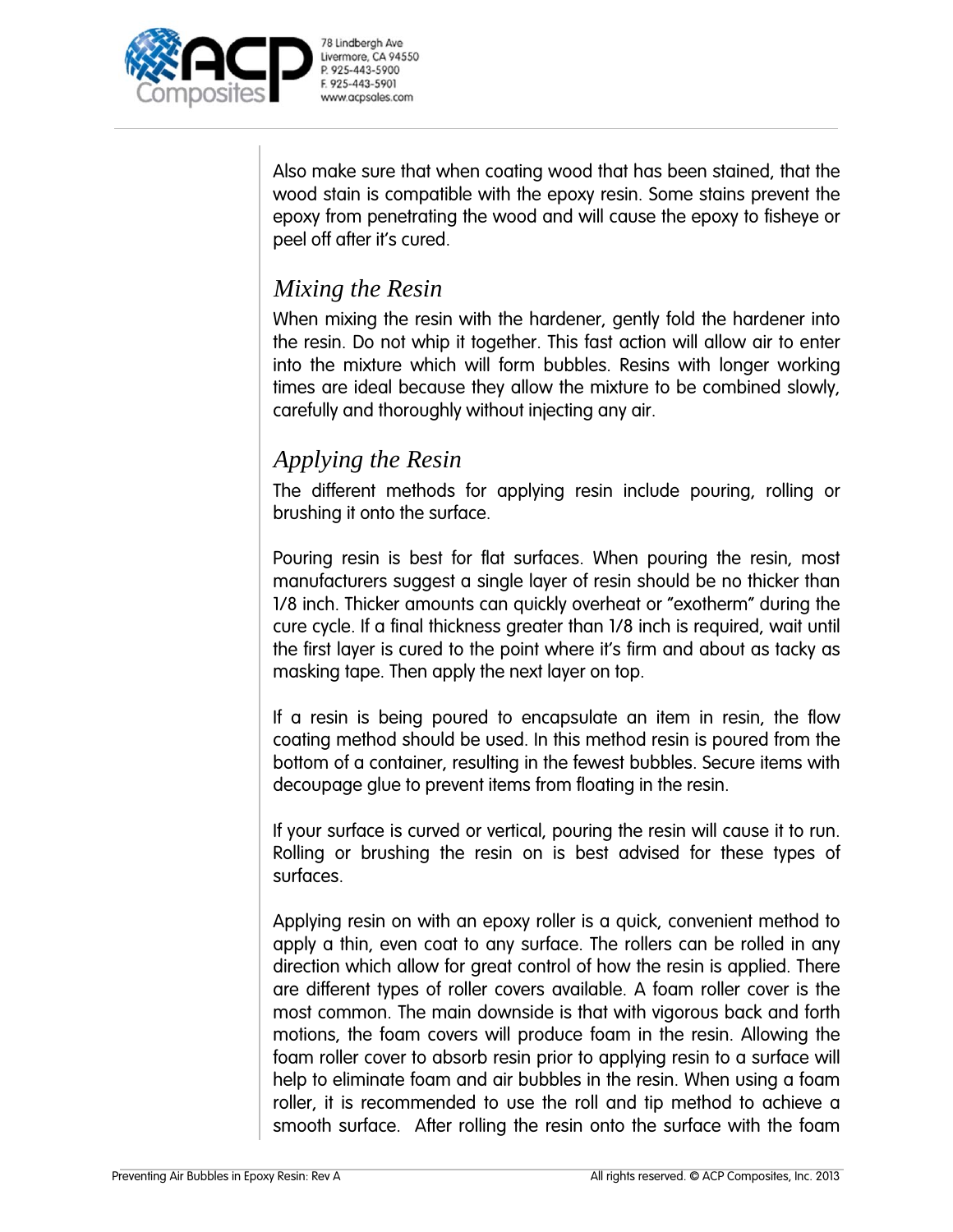

roller, drag the tip of dry foam roller across the surface. This will smooth out and runs and requires less sanding of the surface.

ACP's Epoxy Roller Covers are another roller cover option. They are specifically designed for use with epoxy resin. The phenolic core will not deteriorate when wetted with the epoxy and the textured surface enhances the wetting out of fabrics.

For smaller surfaces, brushing resin on the surface can be used. Brushes are a disposable, economical way to apply resin. However, this method is a slower application method and may produce an uneven, irregular surface. More sanding may be required than with other methods. Brushes are not ideal for "working" the resin into the weave of fabrics. They do allow for resin to be applied to tighter areas and produce little foam during application. When brushing resin onto a surface, the brush should be thoroughly wetted with the resin or air bubbles can form in the brush and be introduced into the resin mixture.

For certain applications a spreader or squeegee may be used. However, the best recommend use for them is to insure fabrics are fully wetted out and to allow any excess resin to be removed. When working with fabrics, be sure to fully wet out the fabric with the resin so all the air is displaced and every fiber is wet.

View ACP's wide selection of resin mixing supplies at Mixing Supplies and Brushes & Rollers.

#### *If Bubbles Appear*

After applying resin to a surface, examine for bubbles. If the resin is still wet, heat can be applied to draw air bubbles to the surface. A variety of tools can be used, including those with and without flame. Check to see if the brand of resin being used is flammable. Most epoxy resins are flammable and a flame should never be placed directly on the surface.

To remove small bubbles when the resin is wet, apply the heat directly above the bubbles and it should vent out and fill with resin. This can be done with a low-intensity flame such as a cigarette lighter, a propane torch or heat gun. Using a propane torch also lowers the viscosity of the surface and flattens it out a bit. However it is not recommend for use with epoxy coated bare wood, due to outgassing.

If a heat source is not recommended, try breathing or blowing gently thorough a straw above the areas that have bubbles. Denatured alcohol may also be used. Test it on a small area first because the denatured